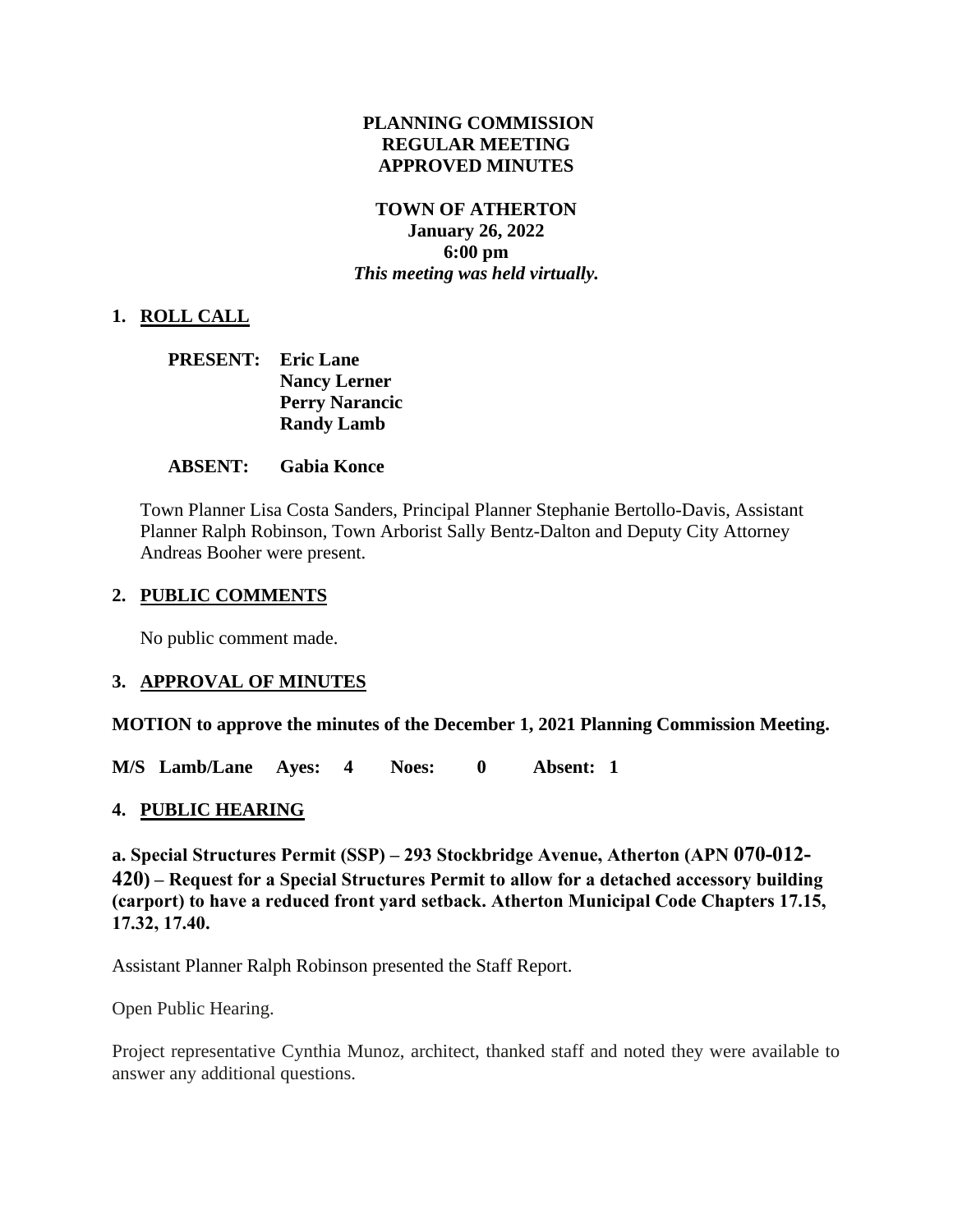Project representative David Wright, homeowner, spoke to outreach efforts to neighbors.

Closed Public Hearing.

Chair Lane said that he did not see any apparent impacts from the project based on his visit to the property.

**MOTION to approve the Special Structures Permit to allow a detached accessory building (carport) to have the same front yard setback as the main residence at 293 Stockbridge Avenue based on the findings and for the reasons enumerated in the staff report, subject to the conditions listed in the Special Structures Permit certificate.**

**M/S Lamb/Narancic Ayes: 4 Noes: 0 Absent: 1**

**b. Heritage Tree Removal Permit (SSP) – 1 Elm Place, Atherton (APN 061-193-060) – Request for a Heritage Tree Removal Permit to allow for the removal of three (3) heritage redwood trees. Atherton Municipal Code Chapter 8.10.**

Assistant Planner Ralph Robinson presented the Staff Report.

Chair Lane asked a clarifying question regarding a graphic showing TPZ zones on the property.

Open Public Hearing.

Project applicant Mikey Kindler, homeowner, noted the property has a tremendous number of trees and those proposed for removal are close to existing house, within a TPZ of 6x. She noted that they would like to build a larger home to accommodate their family while still being thoughtful about having the least amount of impact on existing trees and that removing these trees is the best option for allowing use of the property while still preserving other trees. Mrs. Kindler noted she believes the property has unique conditions and spoke to three adjoining neighbors who provided written support for the project and that a suggested alternative of moving the pool was not preferred because it would mean a smaller pool and pool deck and would locate the pool closer to power lines along the rear of the property. She noted that this would also require removing other trees that provide shading and privacy for the homeowner and rear adjoining neighbor and highlighted the proposed replanting plan using more climate change resistant species has also been included as part of the project.

Project representative Kelly Johnson, architect, provided clarification on the diagram provided showing TPZ zones for existing trees. She reiterated there are many redwood trees on the property, which draw lots of water and that other towns, such as Portola Valley, have moved away from protecting redwoods. She noted that the replanting plan would feature more appropriate, drought resistant species.

Chair Lane asked applicant to walk through the plans for the proposed new residence and clarify impacts on roots from a basement.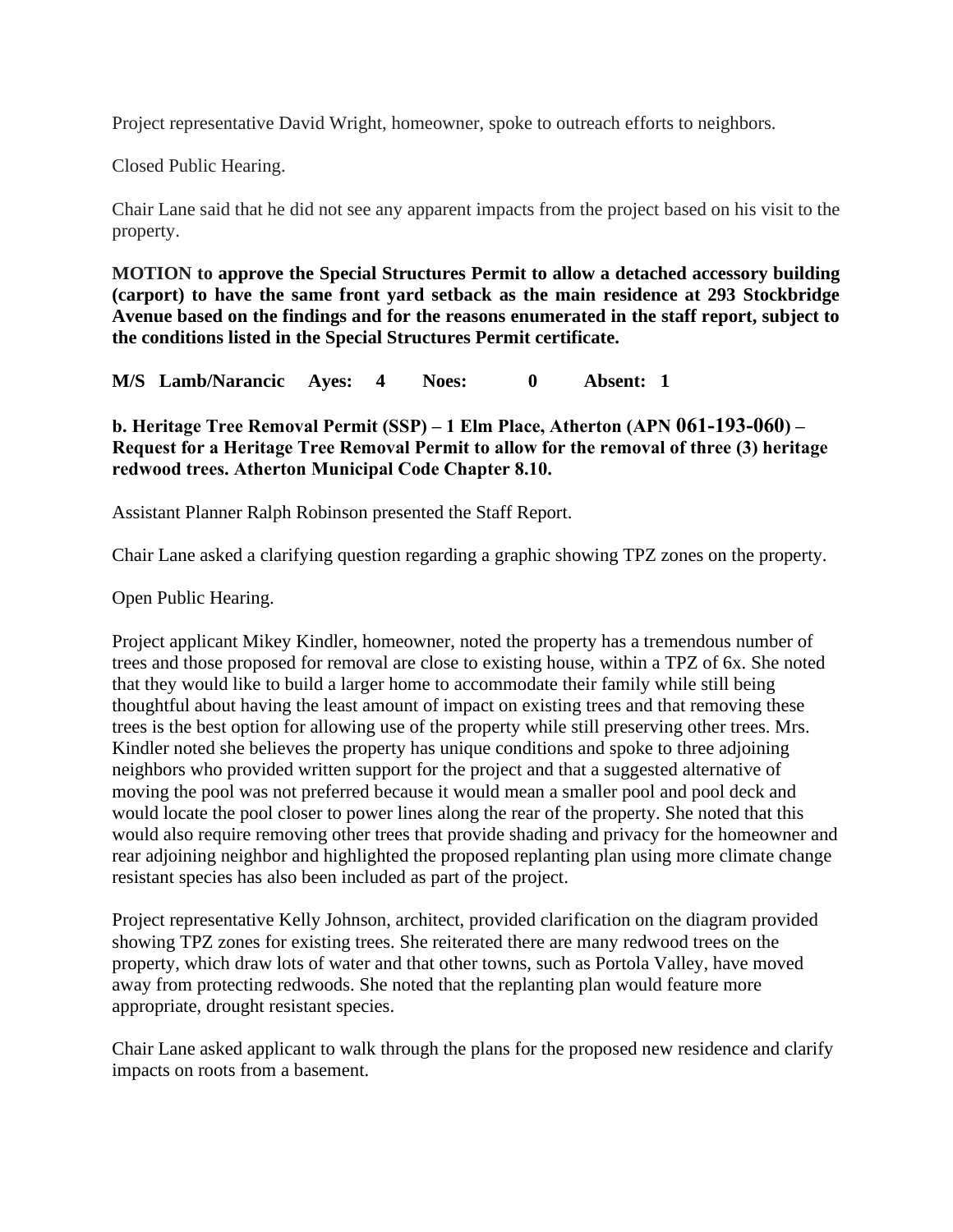Ms. Johnson provided detail on extent of new plans and described preference for a basement matching the footprint of the first floor and that a smaller basement with a larger first floor would still impact roots significantly.

Commissioner Narancic asked to clarify that the reason for the removal request is because it would not be possible to construct a basement otherwise.

Mrs. Kindler provided clarification on Commissioner Narancic's question and added that the property previously had another healthy tree fall on the garage which reinforced their concerns regarding the proximity of the trees proposed for removal to the house.

Commissioner Narancic stated that these applications are typically for projects that build over the footprint of the trees, which is not the case with this application.

Mrs. Kindler reiterated the constraints created by the number of trees on the property.

Project applicant Noah Kindler, homeowner, overviewed their efforts to avoid trees with the new building and that the presented option is the best-case scenario for avoiding trees while accommodating the new residence. He also added the need to remove all three trees was due to their intertwined canopies making it not possible to remove individual trees.

Closed Public Hearing.

Chair Lane said that the application was a difficult one for him to rule on due to the conditions on the property and that the trees proposed for removal are in the wrong spot. He noted he felt that the trees are too close to the existing house and too big and may have seemed like a good idea to plant them 30 years ago, but they no longer work where they are. Chair Lane asked the Town Arborist and staff to opine on this issue of the trees being in the wrong spot for good planning and safety.

Principal Planner Davis overviewed the six criteria for considering approval of the application and reiterated the Commission has the discretion to make any of the six criteria independent of the staff recommendation. She noted that the applicant has made the argument that criteria numbers 2 and 6 related to safety and reasonable use of the property may apply.

Commissioner Narancic stated he did not see anything in the application to support the second criteria related to safety and that he does not feel that criteria 6 alone, related to reasonable use of the property, is sufficient to support the application.

Commissioner Lamb noted the time the Commission has spent creating the heritage tree standards and that the applicant bought the site understanding constraints created by existing trees and now would like to go in a different direction, which he understands, but he concludes that would be contrary to the intent of the heritage tree standards. He expressed concern that approving the project would set a bad precedent for future applications.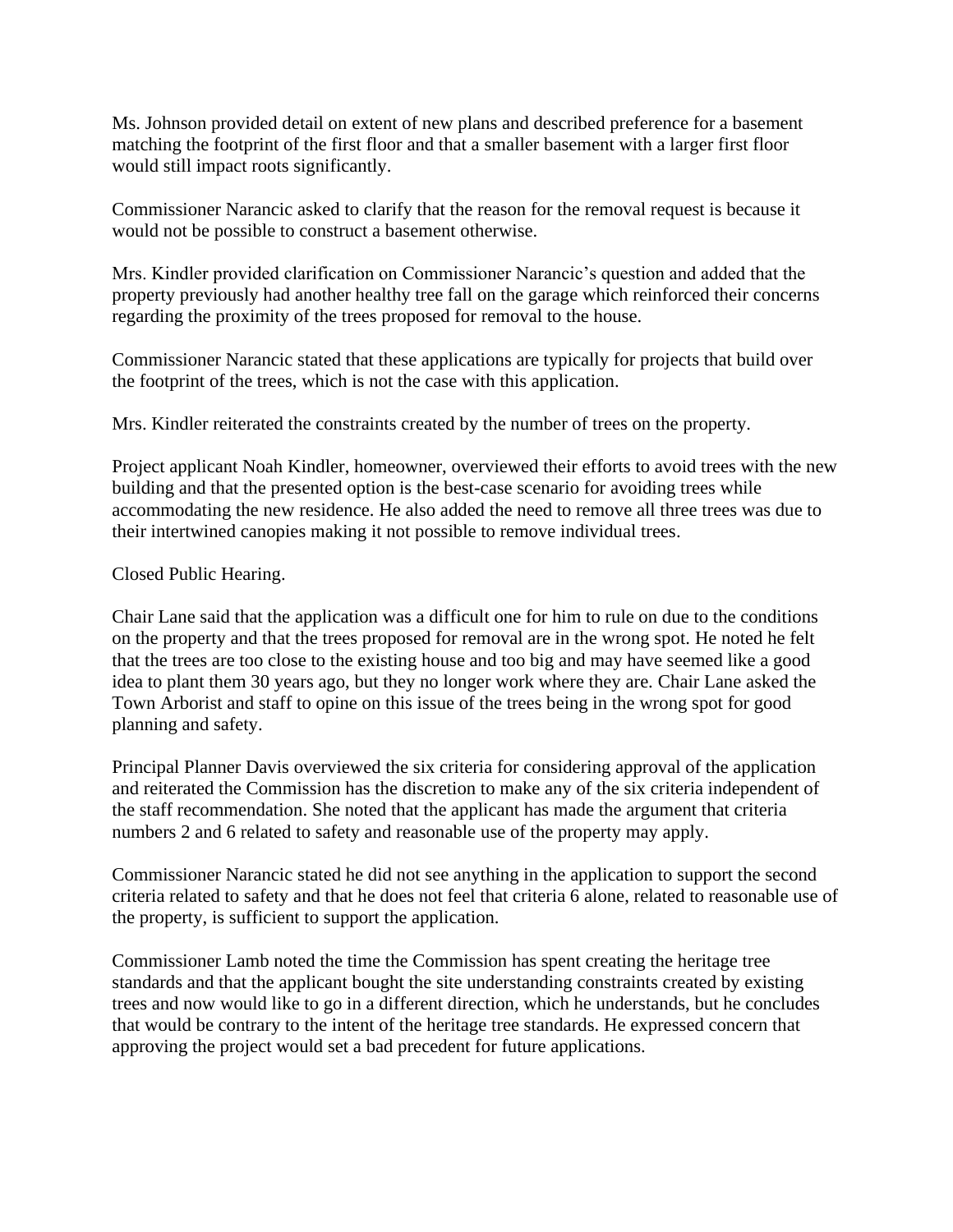Chair Lane discussed impressions from his site visit, noting that the trees tower over the existing house and that he believed this is a case where the trees are in the wrong spot. He stated his conclusion that he believed there is sufficient information to support criteria 2 and 6.

Town Arborist Sally Bentz-Dalton added that it would be possible to build a basement that is not a full basement with a reduced TPZ.

Chair Lane noted Town's long history of preserving trees while balancing that with the need for new development and acknowledged the nuances of this project. He asked the Commission to move forward with a motion and added that he would vote no on denying the application because of the unique conditions evident on the property when he visited.

**MOTION to find the request for a heritage tree removal for three coastal redwood trees (Trees #9, #10 and #11) is contrary to the purpose and intent of the General Plan, for the reasons outlined in the Staff Report and the Planning Commission deny the Heritage Tree Removal (HTR) Permit at 1 Elm Place.**

**M/S Narancic/Lamb Ayes: 3 Noes: 1 Absent: 1** 

**c. Amendments to the Atherton Municipal Code Chapter 8.14 "Historical Artifacts" – Consideration of a recommendation to the City Council for Municipal Code amendments to repeal and replace Chapter 8.14 "Historical Artifacts" and retitle to "Historical Preservation". Atherton Municipal Code Chapter 8.14.** 

Principal Planner Stephanie Bertollo-Davis presented the Staff Report.

Chair Lane asked if the tax reduction is required or if applicants have the option to forego the reduction.

Principal Planner Davis noted that an applicant would not have to take the extra step of creating a Mills Act contract after achieving historical designation on a property.

Open Public Hearing.

Katharina Powers of 197 Glenwood Avenue said she supports the amendments and would like to apply for it once it is in place.

Ken Glidewell, resident on Valley Road, asked if there are restrictions on renovations or maintenance of properties after they are designated as historical.

Principal Planner Davis said that the Town would have a licensed historian review proposed improvements based on existing criteria provided by State law.

Closed Public Hearing.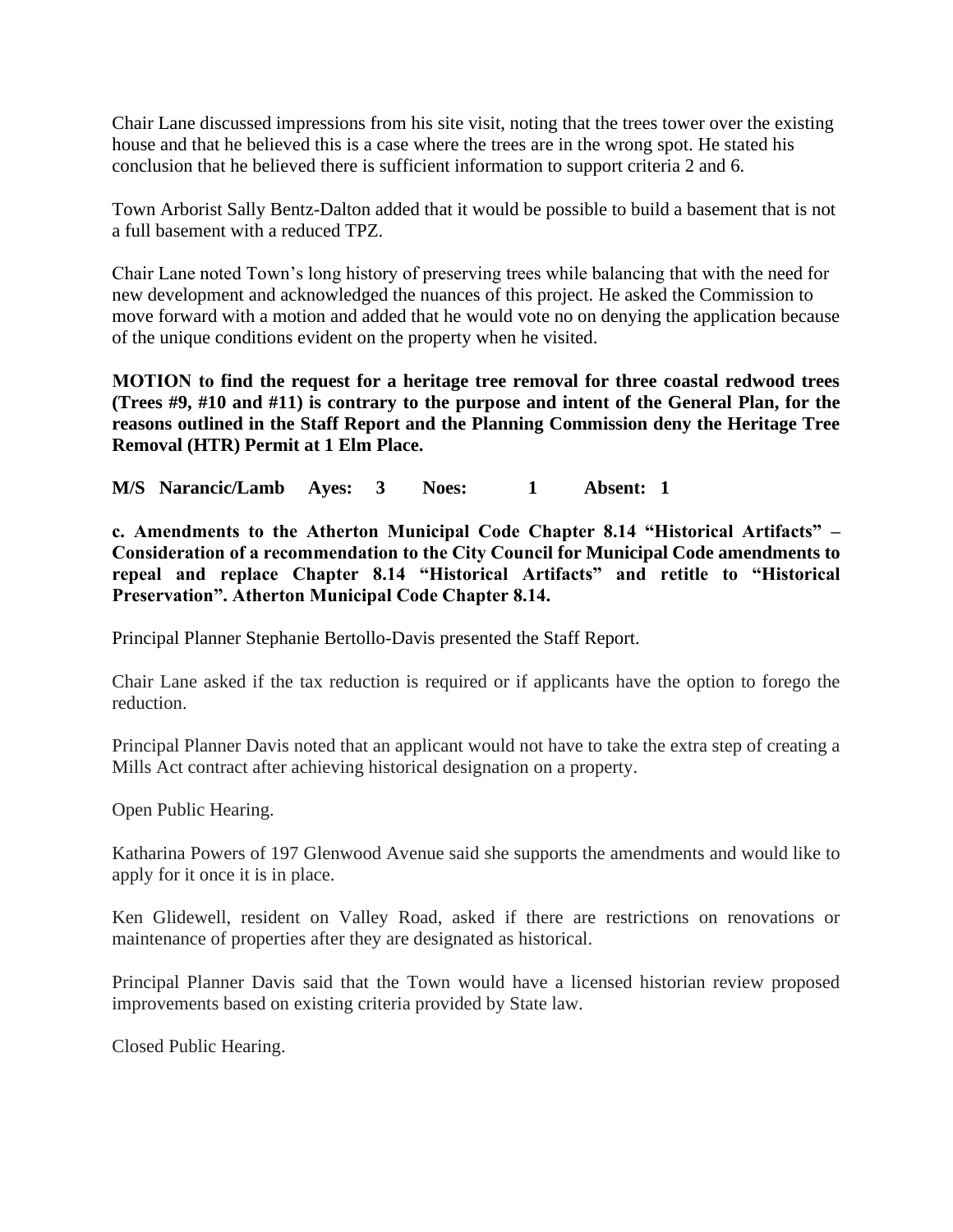Commissioner Narancic asked clarifying question about the proposed maximums of 5 contracts and \$25,000 in value for the contracts.

Principal Planner Davis clarified that the maximum is either 5 contracts or \$25,000 in property tax savings, whichever is hit first and that the \$25,000 figure would be based on the amount of tax that the Town receives, which is only a percentage of the total tax paid. She noted that the actual amount of property tax reduction would be calculated for the Town by the County in accordance with State law.

Commissioner Lamb asked if he needed to recuse himself from the vote as he has been involved in litigation involving the existing Historical Artifacts standards and said he feels the amendments are not fully vetted and question why the cap of 5 was proposed. He also stated desire to make this process easy to follow for staff.

Chair Lane asked about process for reviewing the amendments and next steps with the City Council.

Principal Planner Davis noted that Council had asked for Staff and the Commission to further evaluate the potential amendments.

Commissioner Lamb asked how staff feels about the state of the amendments and that the Town may be opening itself up to a lot of homes that will feel they should get this tax advantage.

Principal Planner Davis overviewed steps taken by staff to review best practices from other jurisdictions, including proposed cap on number of contracts to limit the amount of property tax revenue lost by the Town.

Chair Lane noted that two previous study sessions had been held related to this item with City Council. Stated concerns about process for determining which properties are historic and resulting tax reduction.

Principal Planner Davis noted that a homeowner would need to voluntarily come forward to request to historically designate their property or pursue local or state designation for historical status. She added that if the Commission would like more information on the Ordinance, they could continue the item and Staff could bring more information to the next meeting.

Chair Lane asked if City Council was prepared to move forward with the amendments and that the Planning Commission has so far only had one session to review the amendments and more time is needed to review it and that potential ramifications are not fully clear yet.

Principal Planner Davis said there is no specific deadline for the City Council on this item.

Chair Lane asked whether homeowners could pursue historic designation in the meantime while the Town spends more time on developing these amendments.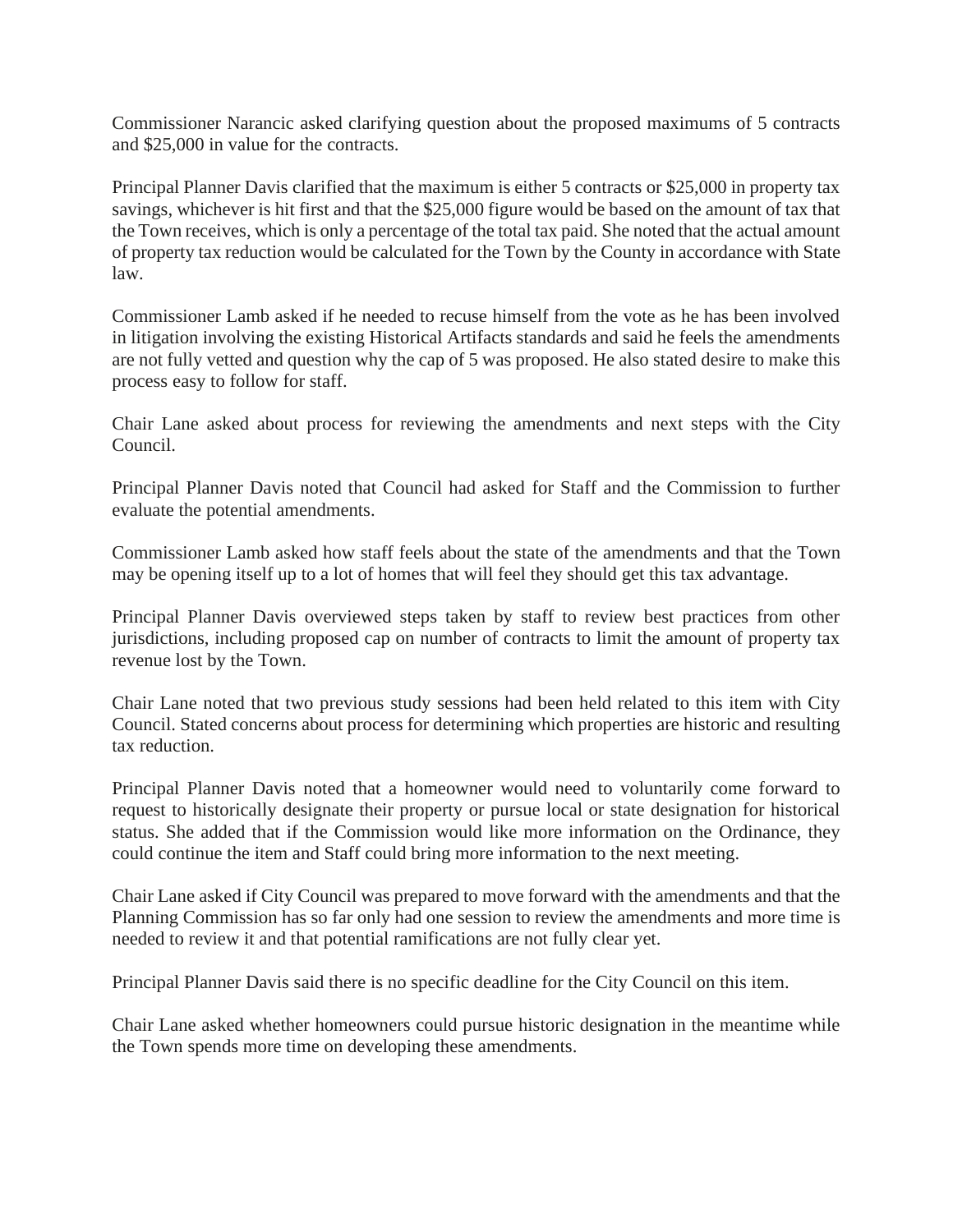Principal Planner Davis clarified that homeowners could pursue historical designation, but there is no existing framework in place for them to enter into Mills Act contracts with the Town.

Commissioner Narancic said the Ordinance is consistent with what he would expect with this type of Ordinance and would like to hear more information on how Staff came up with limits of 5 contracts or \$25,000. He would like to hear if other communities have instituted similar caps.

Principal Planner Davis noted the limits were developed in conversation with the City Council and based on considering loss to the Town's property tax revenues.

Chair Lane asked if recommendation was made to Council and then issues arise if they would have an opportunity to address them.

Principal Planner Davis noted the Commission could do further review or amendments in the future and added that Commissioner Lamb is not required to recuse himself from the discussion.

Commissioner Lamb asked how much community involvement was used to develop the Ordinance and stated feeling that the changes are being done only with the understanding that it won't fiscally impact the Town.

Chair Lane stated his feeling that the fiscal impact is overriding the historical impact and asked whether item could be continued with Staff to bring more information to the next meeting.

Principal Planner Davis added that property tax savings is legally bound to the purpose of restoring and preserving the property.

Commissioner Lerner said she is prepared to make a recommendation to the City Council.

Principal Planner Davis clarified that the Commission may make specific recommendations and proposed edits to any of the proposed Ordinance amendments.

Chair Lane said if Staff could provide clarity on the amount of property tax revenue lost based on more specific examples that would further the Commission's understanding and help them make more specific findings.

Commissioner Narancic said he thinks the cap on 5 contracts is not needed if the Town determines a cap on property tax revenue lost.

Principal Planner Davis noted the amount was determined based on wanting to limit the financial impact to the Town, though did not involve any detailed analytical review. She noted that Staff could provide more qualitative information, scenarios and comparisons to other communities. She noted there are not many of these contracts that have been adopted throughout the county.

Chair Lane added that the revenue piece is not necessarily something to consider from a planning perspective and stated he is ok with the item otherwise. He asked how Town ensures homeowners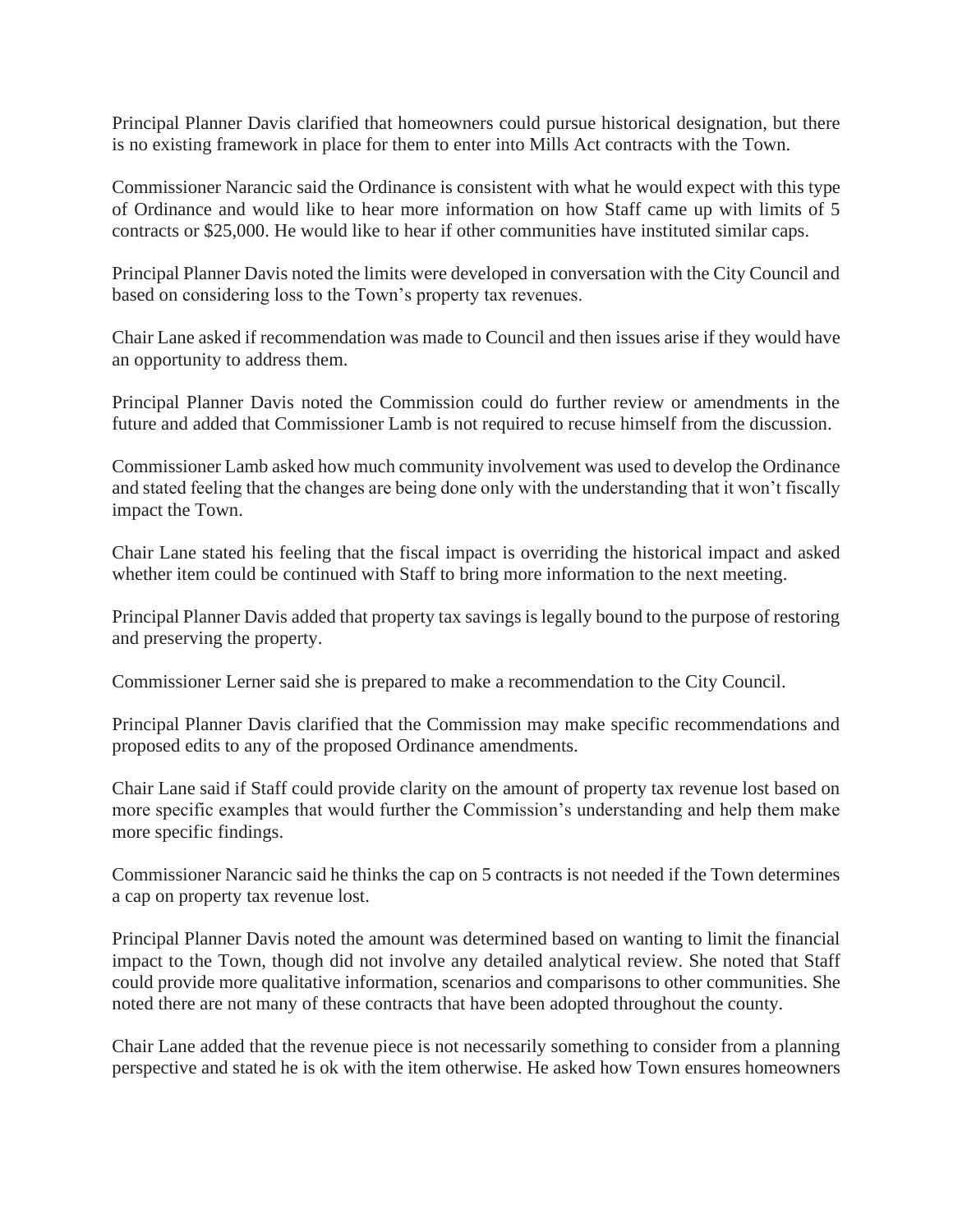perform maintenance as required by the contract and also noted value of having an additional meeting to allow for more public input.

**MOTION to continue to a date certain consideration of a recommendation that the City Council adopt amendments to repeal and replace Chapter 8.14 "Historical Artifacts" and retitle to "Historical Preservation."** 

**M/S Narancic/Lamb Ayes: 4 Noes: 0 Absent: 1**

**d. Amendments to the Atherton Municipal Code establishing Chapter 17.XX "SB 9 Projects" - Consideration of a recommendation to the City Council of an Ordinance for regulations and objective standards for urban lot splits and development projects sought pursuant to Government Code Sections 65852.21 and 66411.7 (Senate Bill 9).**

Town Planner Lisa Costa Sanders presented the Staff Report.

Chair Lane requested that a minimum of one parking space be required as part of the Ordinance.

Chair Lamb stated his satisfaction with an approach of guiding these developments to get more favorable outcomes, instead of trying to push against it.

Chair Lane noted the requirements will likely evolve as the meaning of the law is refined and better defined.

Commissioner Narancic also added support for parking requirement and asked what future actions the Commission could consider limiting street parking, either as part of the SB 9 Ordinance or as a separate action.

Town Planner Costa Sanders noted that parking is currently allowed on public streets and that the Town would need to make a general parking requirement applicable to the entire Town, not just SB 9 units.

Deputy City Attorney Andreas Booher reiterated that the Town would need to consider street parking more holistically.

Commissioner Narancic stated he would not propose a discussion on parking requirements related to the SB 9 Ordinance and asked if staff was aware of neighboring jurisdictions with restrictions on overnight parking.

Town Planner Costa Sanders noted she is aware of restrictions on overnight parking or parking for commercial vehicles.

Principal Planner Davis added that such restrictions are typically regulated in zones designated for commercial use.